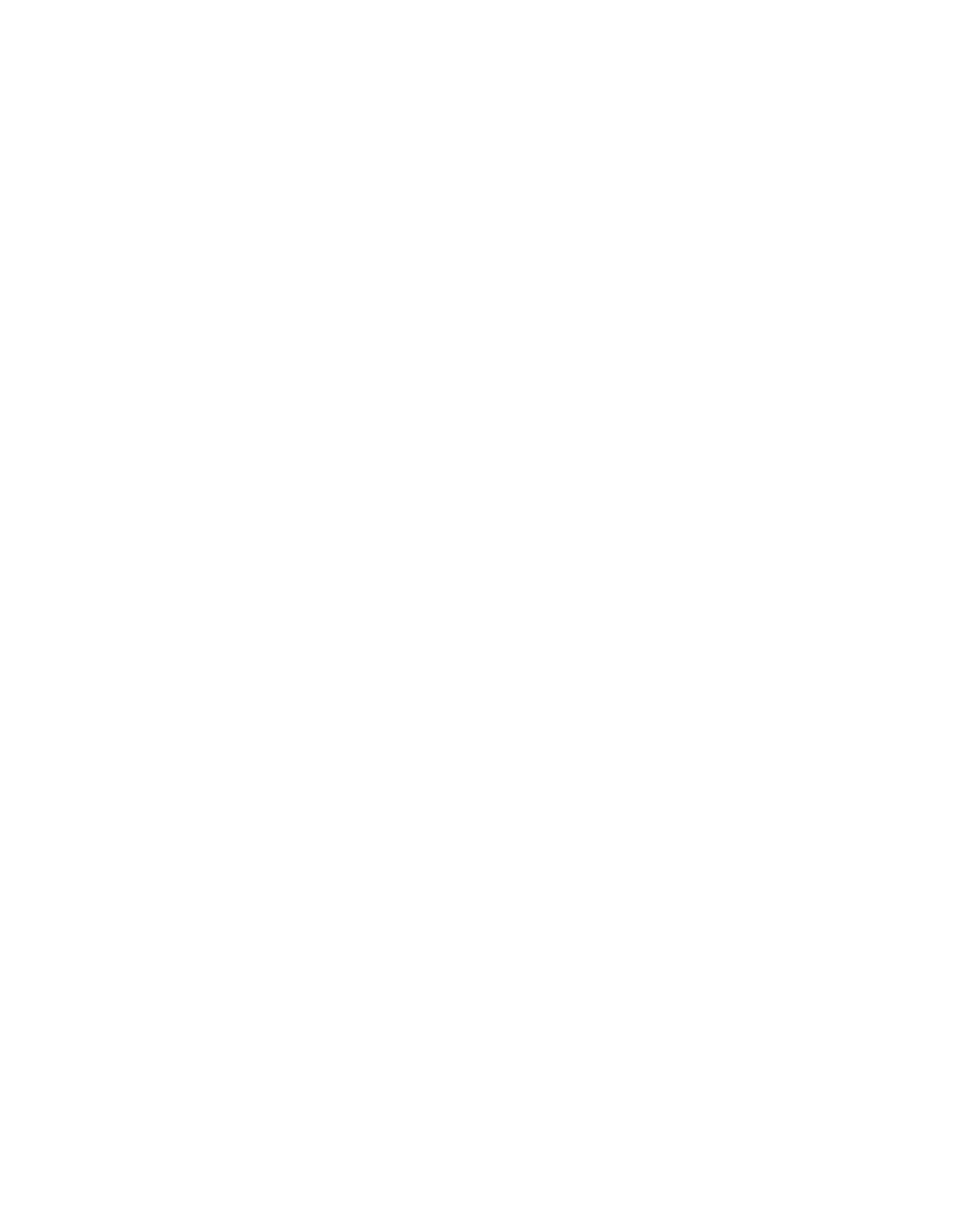**The** *Guidelines for the process design of wastewater stabilization ponds in Nunavut* **was prepared by Dr. Rob Jamieson Canada Research Chair in Cold Regions Ecological Engineering, Dr. Colin Ragush, and Jenny Hayward at the Centre for Water Resources Studies (CWRS) at Dalhousie University.** 

**Further information in regards to this document may be obtained by contacting:**

**Centre for Water Resources Studies Dalhousie University 1360 Barrington St., D514 Halifax, NS B3H 4R2 902.494.6070 water@dal.ca**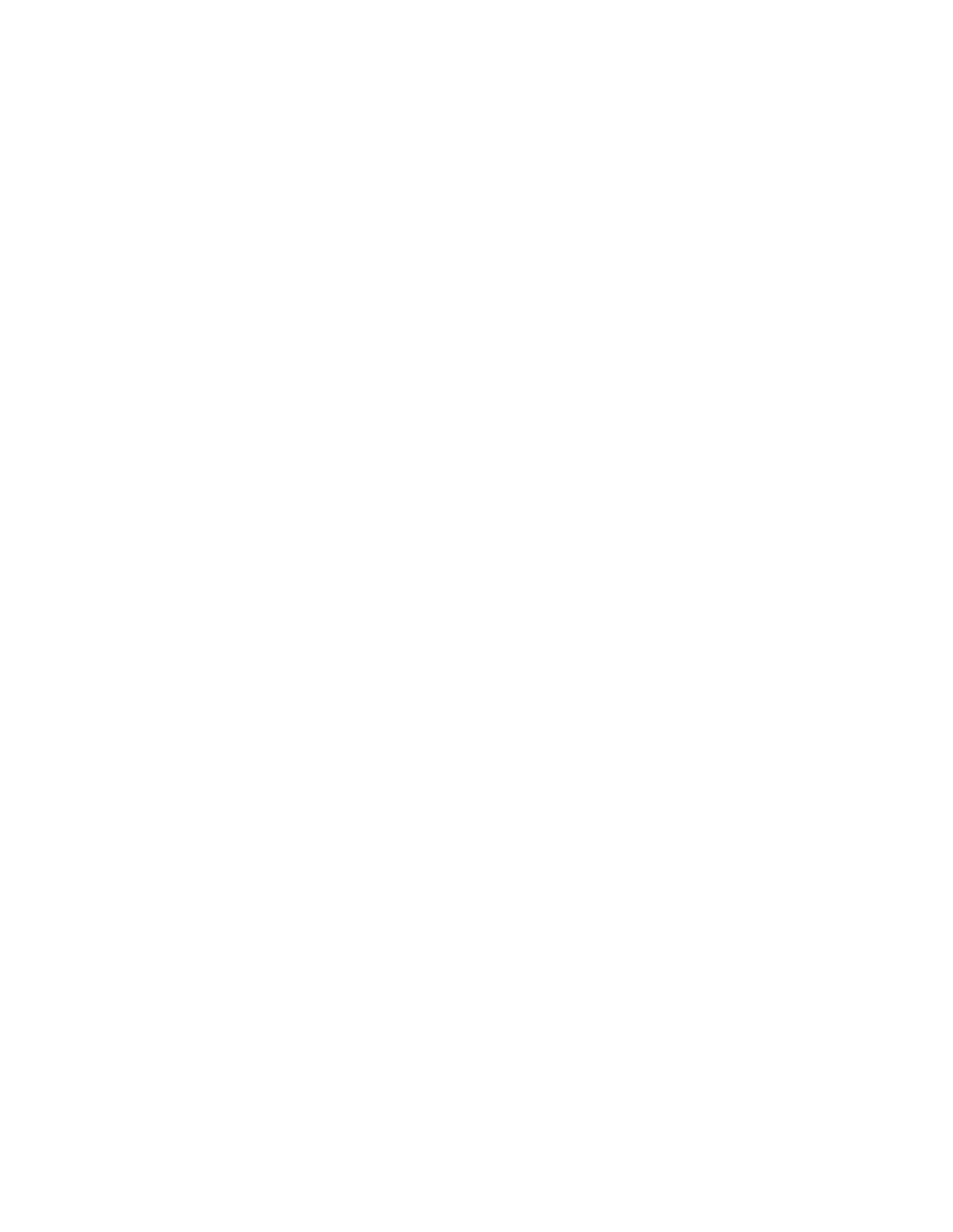#### **Acknowledgements**

The authors would like to thank the many people who contributed to the CWRS research program that produced the data necessary to inform the development of this document. Especially the members of the Wastewater Treatment Advisory Committee (WTAC) who offered technical review. The WTAC committee was comprised of Dr. Barry Warner of the University of Waterloo, Dr. Donald Mavinic of the University of British Columbia, Dr. Graham Gagnon of Dalhousie University, Jamal Shirley of the Nunavut Research Institute, Dr. Bu Lam, and Bill Westwell of the CGS department of the GN.

The authors express gratitude to the many people who provided support in the hamlet communities in Nunavut of Kugaaruk, Grise Fiord, Clyde River, and Pond Inlet. Thank you to the Nunavut Research Institute for providing laboratory space at the Northern Water Quality Laboratory in Iqaluit, NU. The research program was made possible with the hard work of many of the graduate students from Dr. Jamieson's lab. Thank you to the students.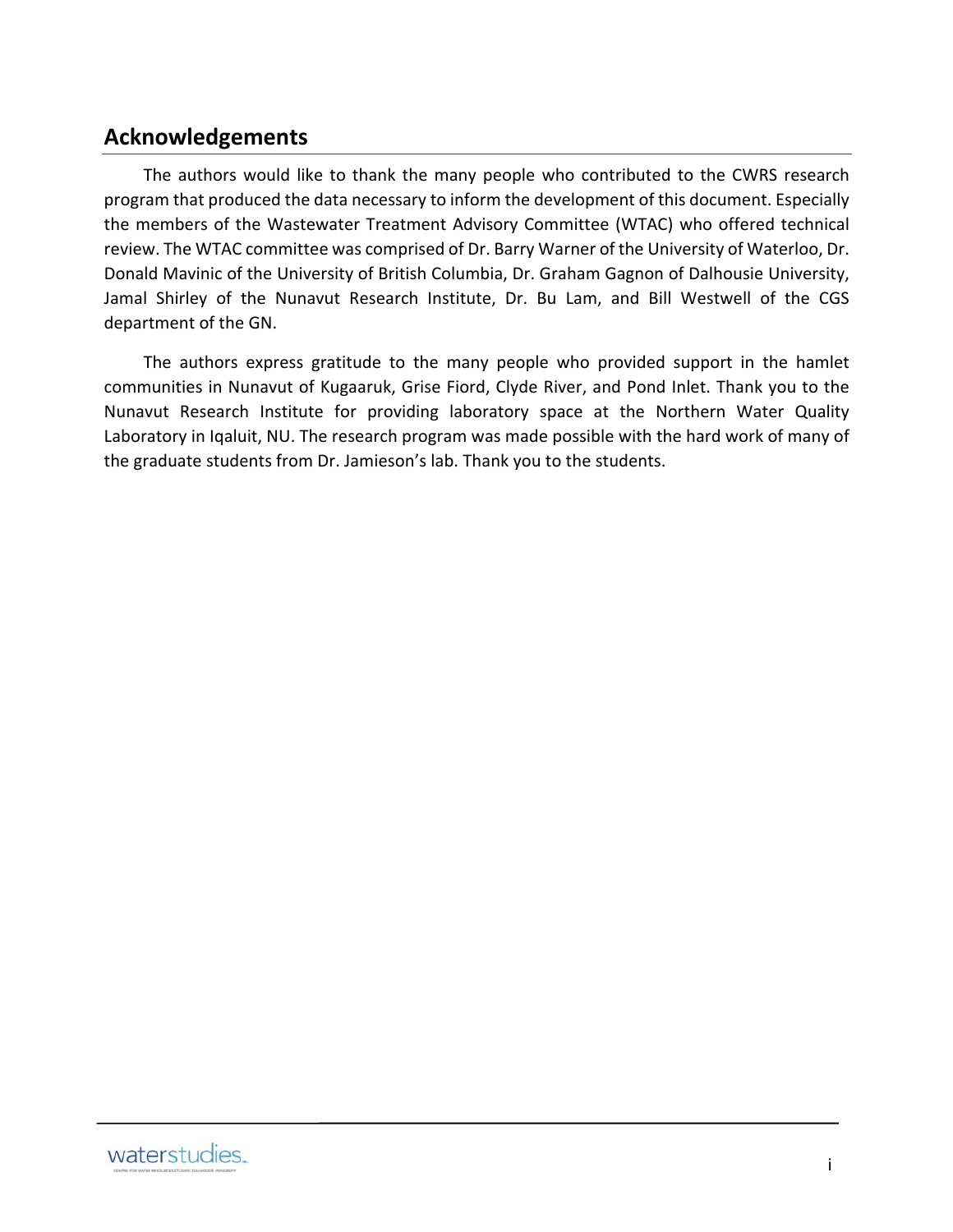### **Table of Contents**

| 1.0<br>1.1<br>1.1<br>1.2<br>2.0<br>2.1<br>2.2<br>2.3 |
|------------------------------------------------------|
| 2.4<br>2.5                                           |
| 3.0<br>3.1<br>3.2                                    |
| 4.0                                                  |
|                                                      |

## **List of Figures**

| Figure 4. CBOD <sub>5</sub> concentrations and dissolved oxygen levels in a simulated WSP loaded with a |  |
|---------------------------------------------------------------------------------------------------------|--|
|                                                                                                         |  |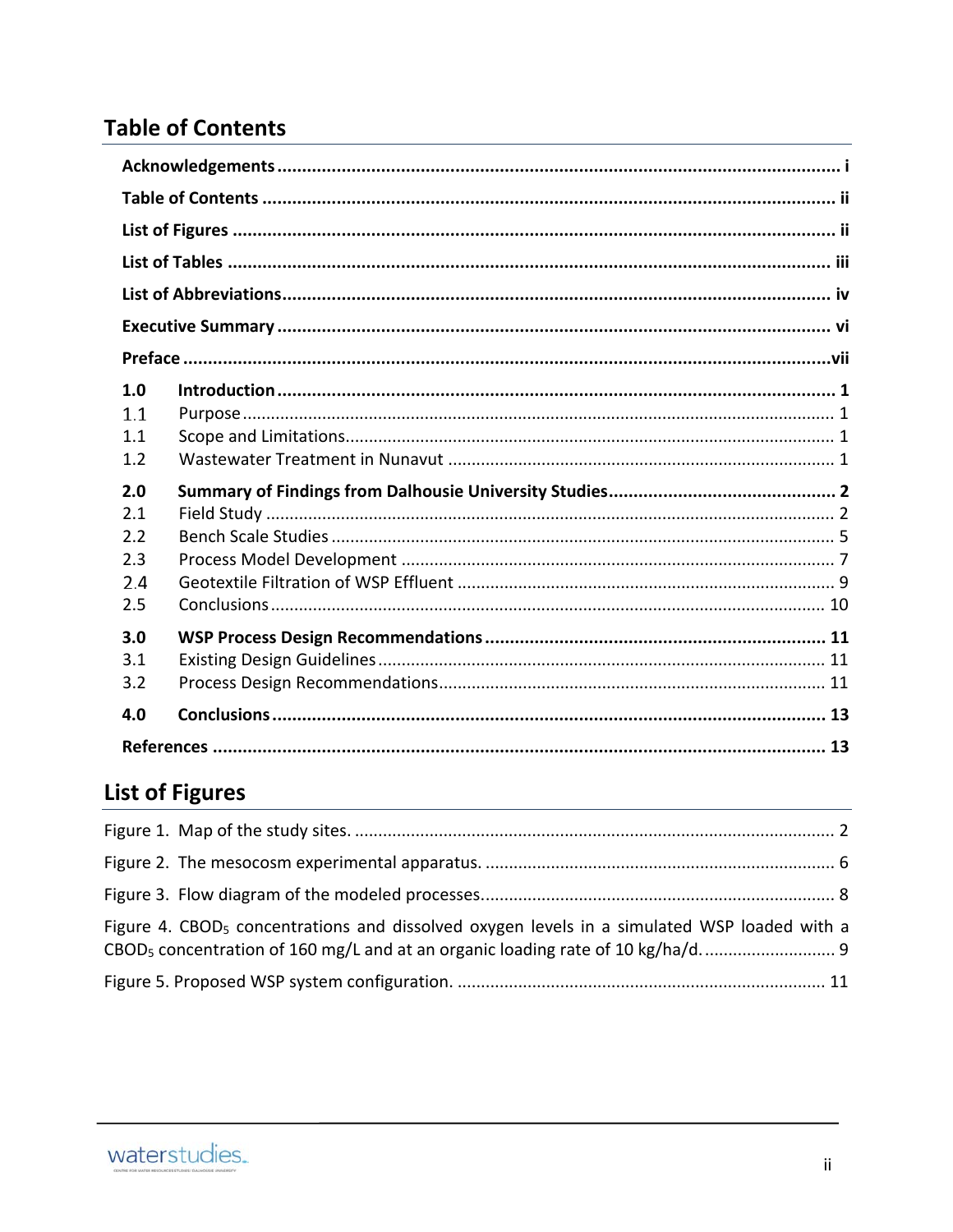### **List of Tables**

| Table 5. Expected treatment performance for Proposed WSP configuration 12 |  |
|---------------------------------------------------------------------------|--|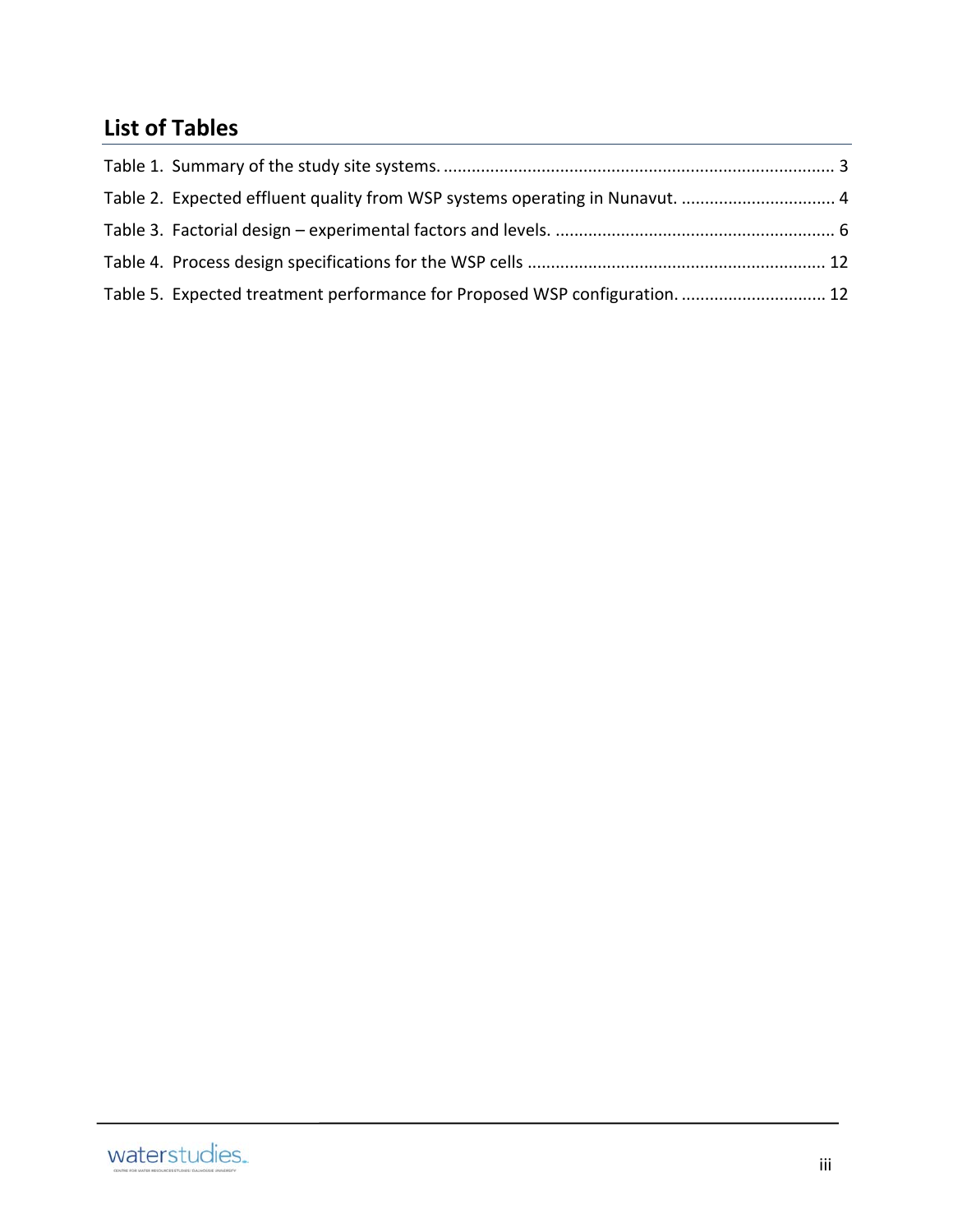### **List of Abbreviations**

| %                 | Percent                                         |
|-------------------|-------------------------------------------------|
| $\rm ^{\circ}C$   | Degrees Celsius                                 |
| BOD <sub>5</sub>  | <b>Biological Oxygen Demand</b>                 |
| CBOD <sub>5</sub> | Five-Day Carbonaceous Biochemical Oxygen Demand |
| <b>CGS</b>        | <b>Community and Government Services</b>        |
| cm                | Centimetre                                      |
| <b>CWRS</b>       | <b>Centre for Water Resources Studies</b>       |
| d                 | Day                                             |
| DO                | Dissolved Oxygen                                |
| et al.            | Et alii                                         |
| etc               | Et cetera                                       |
| <b>GN</b>         | <b>Government of Nunavut</b>                    |
| ha                | hectare                                         |
| <b>HRT</b>        | <b>Hydraulic Retention Time</b>                 |
| i.e.              | Id est                                          |
| kg                | kilogram                                        |
| Г                 | Litre                                           |
| LED               | <b>Light Emitting Diode</b>                     |
| m                 | Metre                                           |
| mm                | Millimetre                                      |
| m <sup>2</sup>    | <b>Metres Squared</b>                           |
| m <sup>3</sup>    | <b>Cubic Metre</b>                              |
| mg                | milligram                                       |
| <b>NPS</b>        | <b>National Performance Standards</b>           |
| $NH3-N$           | Un-ionized Ammonia Nitrogen                     |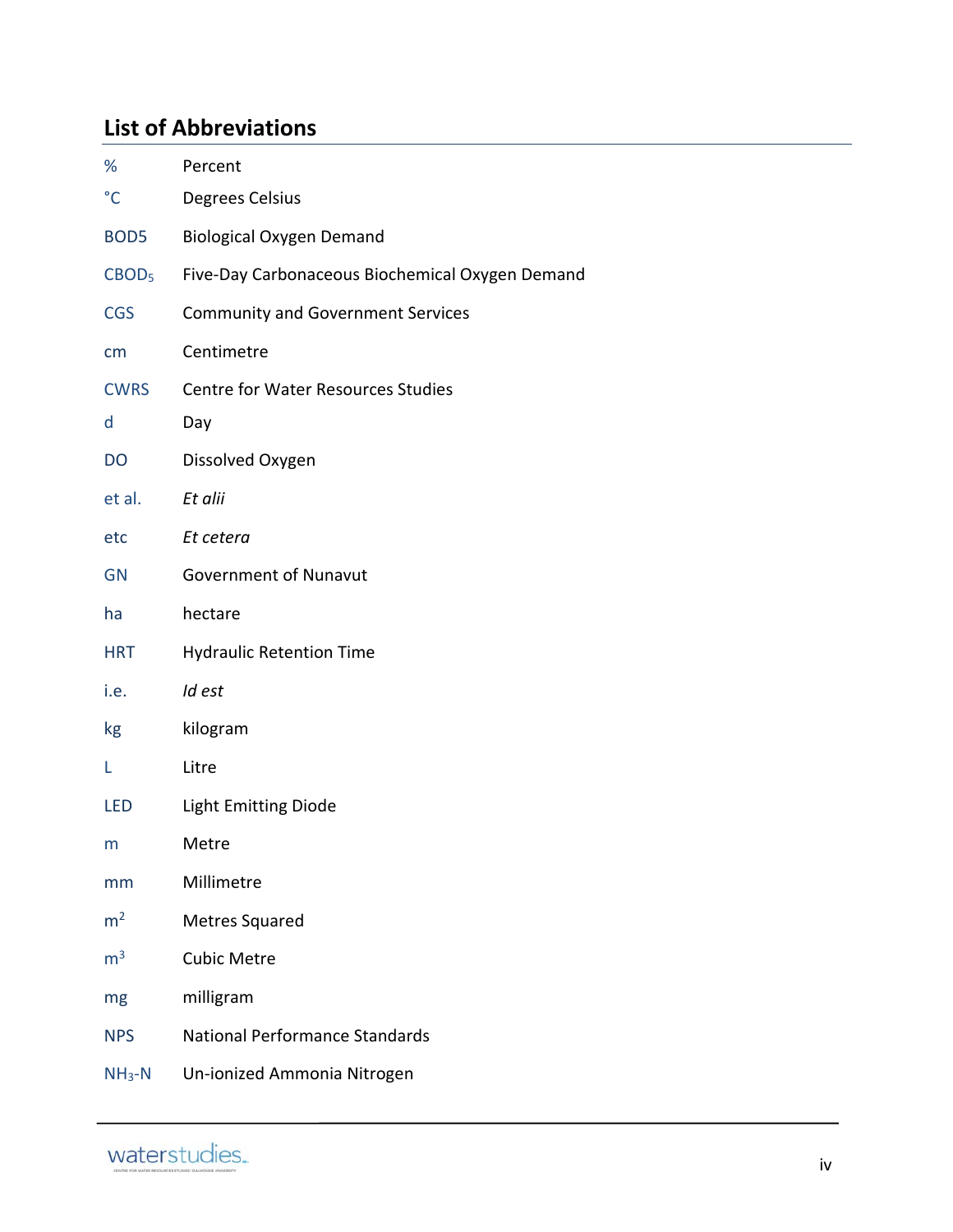| <b>NU</b>   | Nunavut                                        |
|-------------|------------------------------------------------|
| <b>OLR</b>  | <b>Organic Loading Rate</b>                    |
| <b>PAR</b>  | <b>Photosynthetic Active Radiation</b>         |
| S           | Second                                         |
| <b>TAN</b>  | Total Ammonia Nitrogen                         |
| TP          | <b>Total Phosphorus</b>                        |
| <b>TSS</b>  | <b>Total Suspended Solids</b>                  |
| uЕ          | Microeinsteins                                 |
| <b>WSER</b> | <b>Wastewater Systems Effluent Regulations</b> |
| <b>WSP</b>  | <b>Wastewater Stabilization Pond</b>           |
| <b>WTAC</b> | <b>Wastewater Treatment Advisory Committee</b> |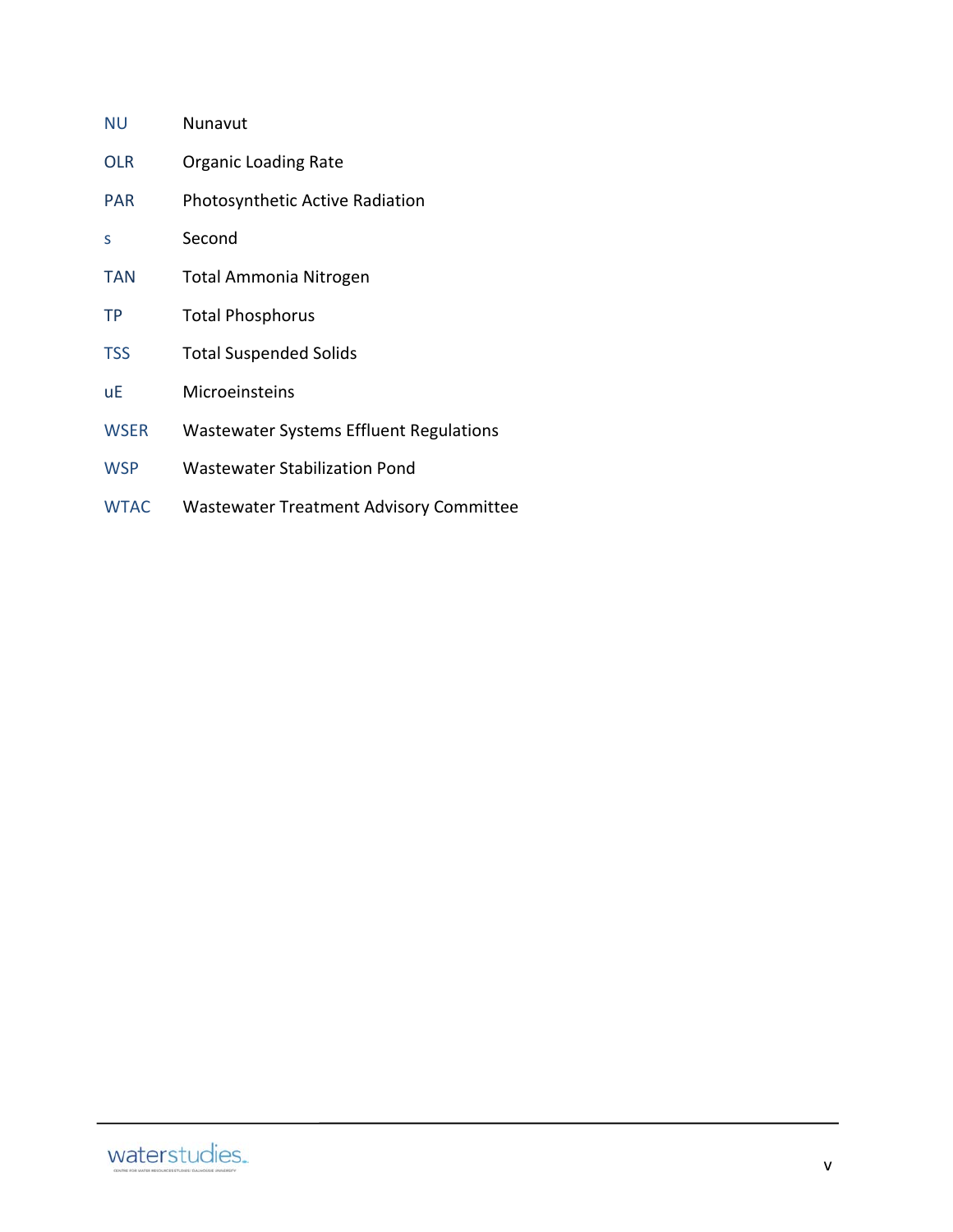#### **Executive Summary**

This document provides *Guidelines for the process design of wastewater stabilization ponds in Nunavut*. The guidelines were prepared by the Centre for Water Resources Studies (CWRS) at Dalhousie University for the community and Government Services (CGS) Department of the Government of Nunavut (GN). The guidelines are a deliverable of the research contract on municipal wastewater infrastructure in Nunavut funded by the GN and granted to CWRS. This document provides engineers with proposed guidelines for the process design of wastewater stabilization ponds (WSPs), and are a product of the research results of the CWRS, and a review of the arctic WSP literature.

The document first reviews research conducted by CWRS on WSP performance in arctic climates. Field scale studies conducted by CWRS provided information on the performance of current single cell WSP systems in Nunavut, and highlighted limitations associated with current system designs. A series of bench scale experiments were then conducted in a climate controlled facility at Dalhousie University to better understand how environmental and operational factors affect WSP performance. This work also led to the development of a mathematical model of WSP biological processes. This research illustrated that current WSP systems are overloaded with respect to organic carbon. From the experimental work, and application of the process-based model, specifications for initial organic carbon concentrations, and areal organic loading rates were developed to facilitate increased levels of aerobic biological treatment at cool temperatures.

The field and experimental research was used to develop recommendations for the configuration and sizing of WSPs systems for truck‐haul wastewater systems in Nunavut. A two stage WSP treatment system has been recommended, which includes a primary cell for winter storage and solids removal, and 2 parallel secondary cells that operate during the summer to treat effluent from the primary cell with biological processes. Due to anticipated algae growth in the secondary cells, a final filtration system would be required to remove algal biomass. Experiments conducted by CWRS have indicated that geotextiles could be used for this polishing step.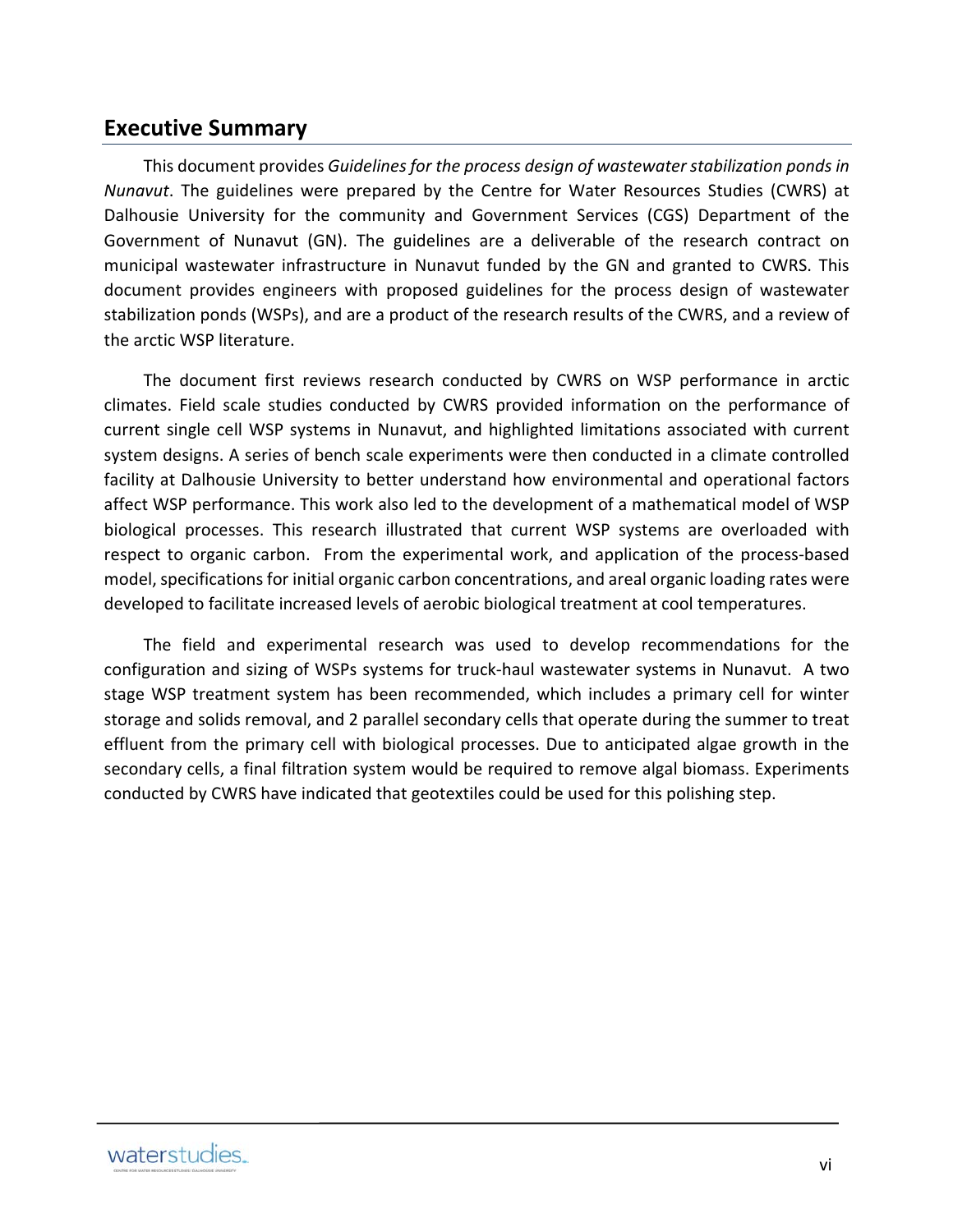#### **Preface**

The Wastewater System Effluent Regulations (WSER) were introduced by Environment Canada, in 2012, to harmonize municipal wastewater treatment requirements across Canada. The WSER stipulates that all wastewater treatment facilities with an effluent production volume of 100  $m<sup>3</sup>/d$  or greater must produce an effluent that has the quality of having below 25 mg/L for carbonaceous five day biological oxygen demand (CBOD<sub>5</sub>), 25 mg/L for total suspended solids (TSS), and 1.25 mg/L for un-ionized ammonia nitrogen (NH<sub>3</sub>-N). In recognition of the unique challenges and differences of wastewater treatment in Canada's Northern provinces and territories, a grace period was extended to the Northwest Territories, Nunavut, and above the 54<sup>th</sup> parallel in Quebec and Newfoundland and Labrador, to allow an opportunity for research on northern wastewater treatment. The resultant research is meant to inform the development and implementation of wastewater regulations in the Northern provinces and territories. The WSP design guidelines presented herein are a result of the insights gathered during the research grace period.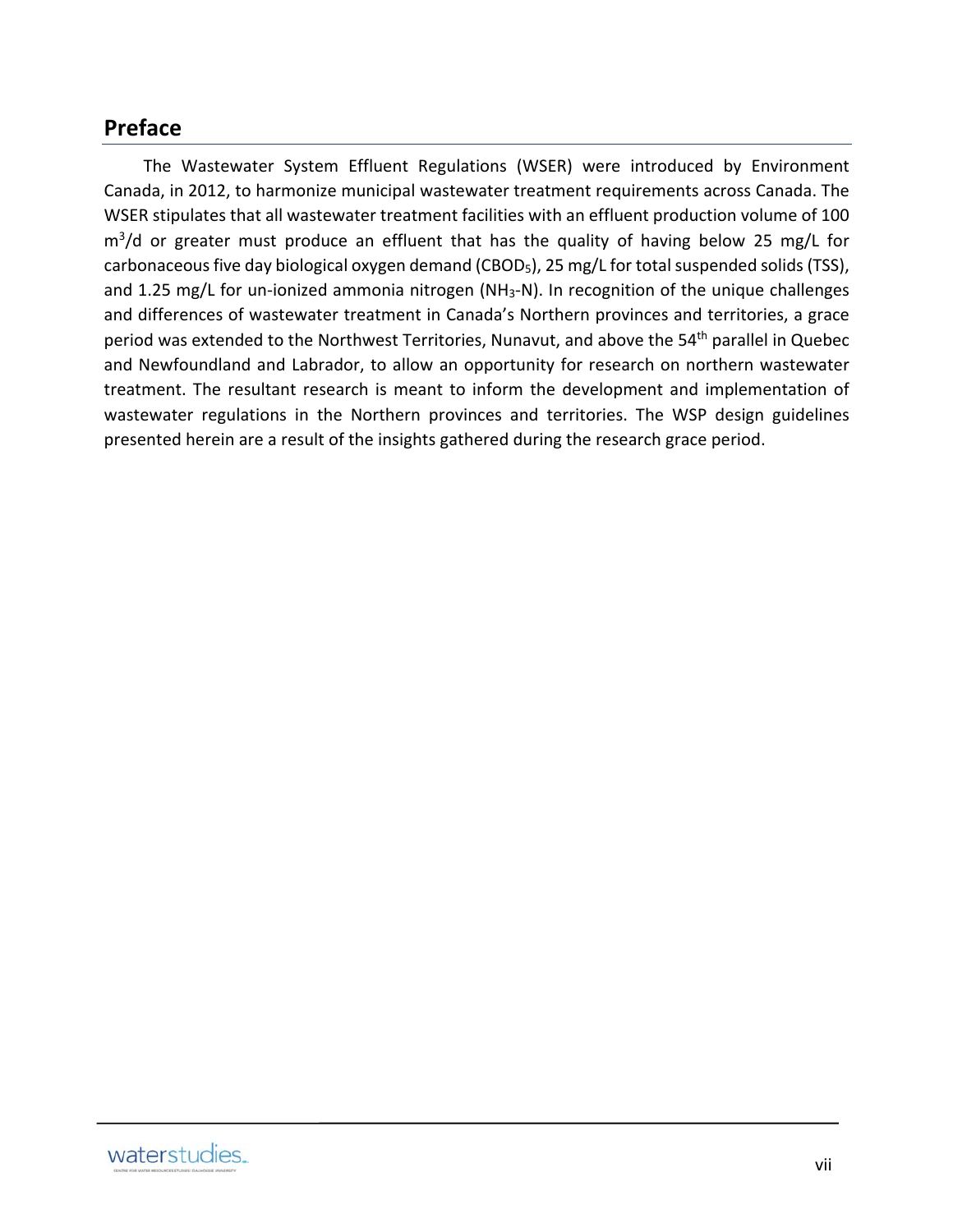#### **1.0 Introduction**

#### $1.1$ **Purpose**

This document provides guidelines for process level design of wastewater stabilizations ponds (WSPs) in small arctic communities primarily serviced by trucked water and wastewater systems. These guidelines specifically focus on situations where effluent cannot be discharged for extended time periods (8‐10 months) of the year due to ice cover, and therefore wastewater must be stored, and released, during the summer months.

#### **1.1 Scope and Limitations**

The Centre for Water Resources Studies (CWRS) has conducted both field and bench scale studies on WSP performance in arctic conditions in the past 6 years. This report will first provide an overview of these research findings, as they were basis of the design recommendations that are being put forth. Readers are directed to additional reports and technical journal articles for more information related to these research activities. Existing WSP guidelines for arctic environments are then reviewed and gaps identified. Finally, process-level guidelines for improving WSP treatment performance are proposed. The guidelines specifically focus on the configuration, volumes, retention times, organic loading rates (OLRs), and operating depths of WSP systems. Other design components, including siting, geotechnical design, inlet/outlet structures, were beyond the scope of this work, and have been covered in other existing design guidance documents (e.g. Heinke et al., 1991).

#### **1.2 Wastewater Treatment in Nunavut**

The majority of hamlets in Nunavut use WSPs as a component of their wastewater treatment system. WSPs consist of constructed depressions or barriers to create an area to detain (short term) or retain (long term) wastewater for treatment prior to discharge to the environment. In the Arctic, these systems may be lined with engineered materials, or the impervious nature of permafrost may be relied upon to maintain barrier integrity. WSPs depend on natural biological, physical, and chemical processes to reduce contaminants to an acceptable level before discharge to the environment. Although simple in physical design, the dynamics of the processes occurring in these systems are complex and treatment performance can be difficult to predict. The natural processes occurring in the WSP are influenced by prevailing climate and weather such as temperature, irradiance, and wind. Due to the impact of external, and uncontrollable, conditions the treatment performance of WSPs can be variable and inconsistent if the process design is not robust.

The process control of WSPs, once commissioned, is limited, but operators have potential control of factors such as water depth, hydraulic retention time, and organic loading rate.

In the Arctic, due to limited biological treatment in the winter, WSPs are operated as retention systems. WSPs are sized to retain 9‐10 months of wastewater by volume. WSPs are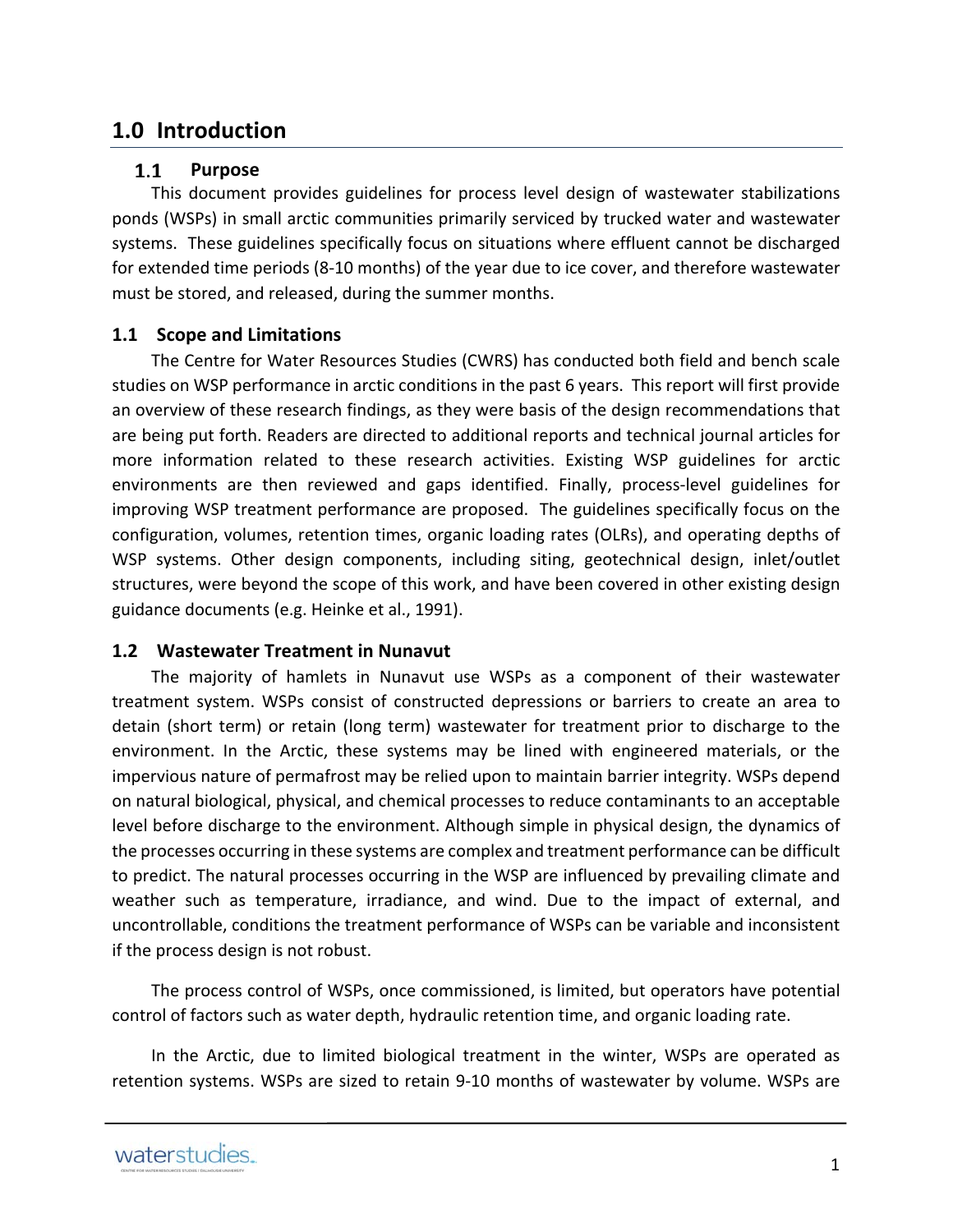decanted annually in the summer either to a marine receiving environment or a wetland treatment area. The majority of the systems operating in Nunavut are single cell systems.

### **2.0 Summary of Findings from Dalhousie University Studies**

#### **2.1 Field Study**

The CWRS monitored the performance of existing WSP systems in Nunavut in the summers of 2011-2014 in 4 communities: Clyde River, Grise Fiord, Kugaaruk, and Pond Inlet (Figure 1). More detailed discussion of the study and its results can be found in a companion report (CWRS, 2015).



**Figure 1. Map of the study sites.**

Pond Inlet, Kugaaruk, and Grise Fiord have single‐cell WSPs while Clyde River has a two‐cell WSP. Key characteristics of each system, including areal organic loading ratesin mass of biological oxygen demand (BOD) per day are shown in Table 1. The Clyde River WSP is operated in semi‐ parallel, with both cells receiving raw wastewater. Periodically, wastewater is transferred from the smaller cell 1 to the larger cell 2. All of the WSPs are operated as intermittent discharge WSPs with a controlled decant generally occurring at the end of the ice-free summer treatment season.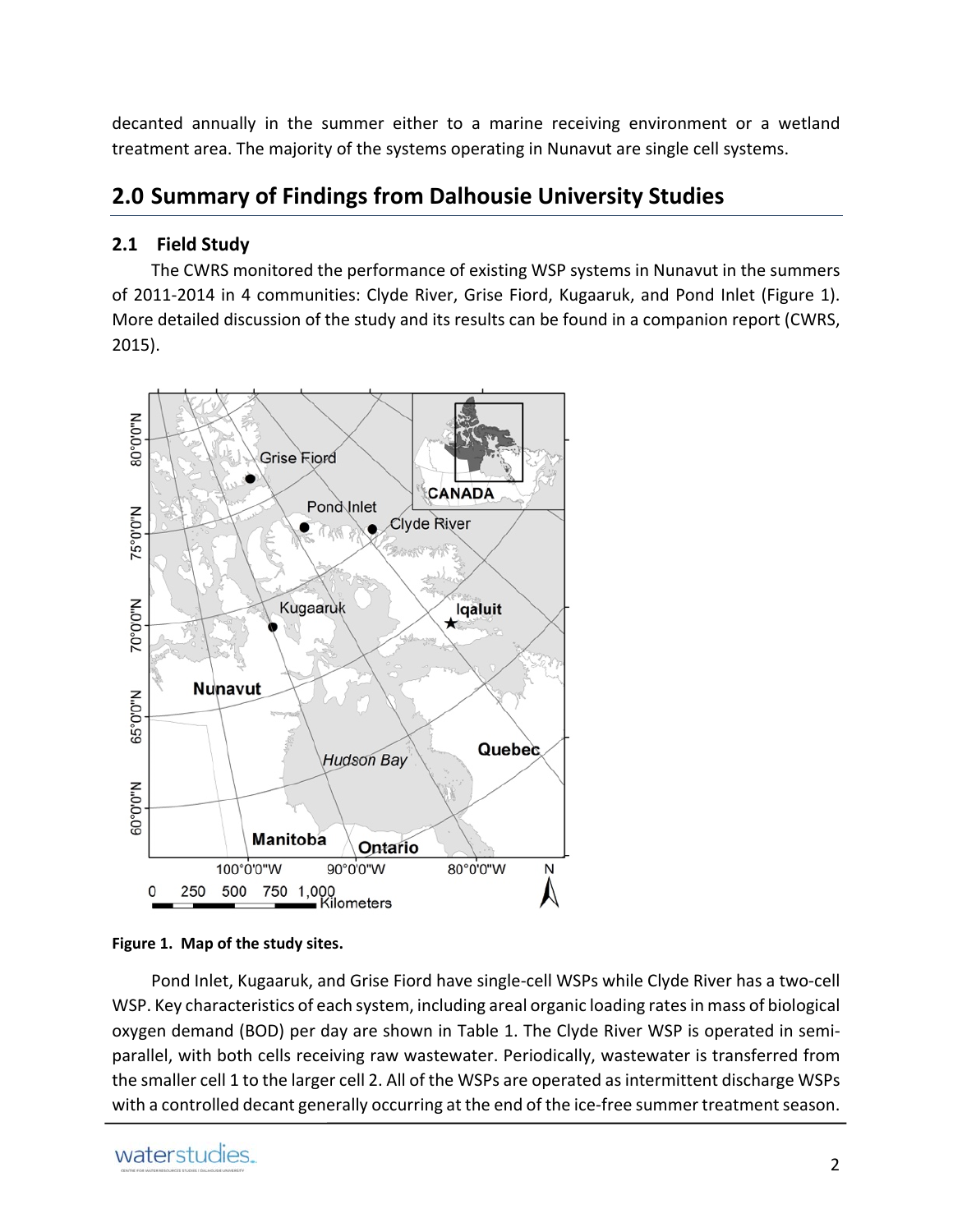Due to continuous permafrost all of the communities utilize vacuum truck sewage collection. Northern communities operating on trucked sewage collection systems generally have water consumption rates that are much lower than piped systems, which results in a high strength raw wastewater.

| <b>Community</b>   | <b>Population</b> | <b>Surface Area</b><br>(ha) | Depth (m)                  | <b>Organic Loading</b><br>Rate<br>(kg BOD/ha/d) |
|--------------------|-------------------|-----------------------------|----------------------------|-------------------------------------------------|
| Pond Inlet         | 1612              | 4                           | 1.9                        | 15                                              |
| Kugaaruk           | 878               | 1                           | 5.4                        | 28                                              |
| <b>Grise Fiord</b> | 157               | 0.4                         | 1.5                        | 25                                              |
| Clyde River        | 1004              | Cell 1: 0.6<br>Cell 2: 1.5  | Cell 1: 1.1<br>Cell 2: 2.3 | Cell 1:57                                       |

#### **Table 1. Summary of the study site systems.**

Dissolved oxygen (DO) and pH was measured continuous throughout the ice free treatment season in Pond Inlet, Kugaaruk, and Clyde River. In Grise Fiord spot samples were taken as multiple site visits were not possible. In general, the Pond Inlet, Kugaaruk, and Clyde River WSPs operated anoxically with DO concentrations less than 0.5 mg/L and near‐neutral pH. Little microalgae growth was observed in the systems. In contrast, the Grise Fiord WSP had significant microalgae growth. During a July 2011 site visit, DO concentrations exceeded saturation levels and pH was 10.8.

Depth, organic loading rate, and climate were all likely factors resulting in low dissolved oxygen. Studies conducted in temperate climates suggests maximum depths and organic loading rates of 2 m and 22 kg BOD/ha/d, respectively, to promote aerobic conditions in facultative WSPs. Therefore, the Kugaaruk WSP was likely too deep (5.4 m), and had too high of a loading rate (26 kg BOD/ha/d) to allow for aerobic conditions. The Pond Inlet WSP was within the recommended limits, however climate may have hindered biological productivity. Due to the semi-parallel operation of the Clyde River WSP, the cause of these anoxic conditions is unknown. These conditions may be due to a combination of climate and a high organic loading rate.

Treatment performance was assessed by sampling each WSP throughout the ice‐free treatment season. Sampling was done from an inflatable boat or using a telescopic sampling pole. Each sample was analyzed for a full suite of chemical and biological parameters including five‐ day carbonaceous biological oxygen demand (CBOD5), total suspended solids (TSS), total ammonia nitrogen (TAN), un-ionized ammonia nitrogen (NH<sub>3</sub>-N), and total phosphorus (TP). From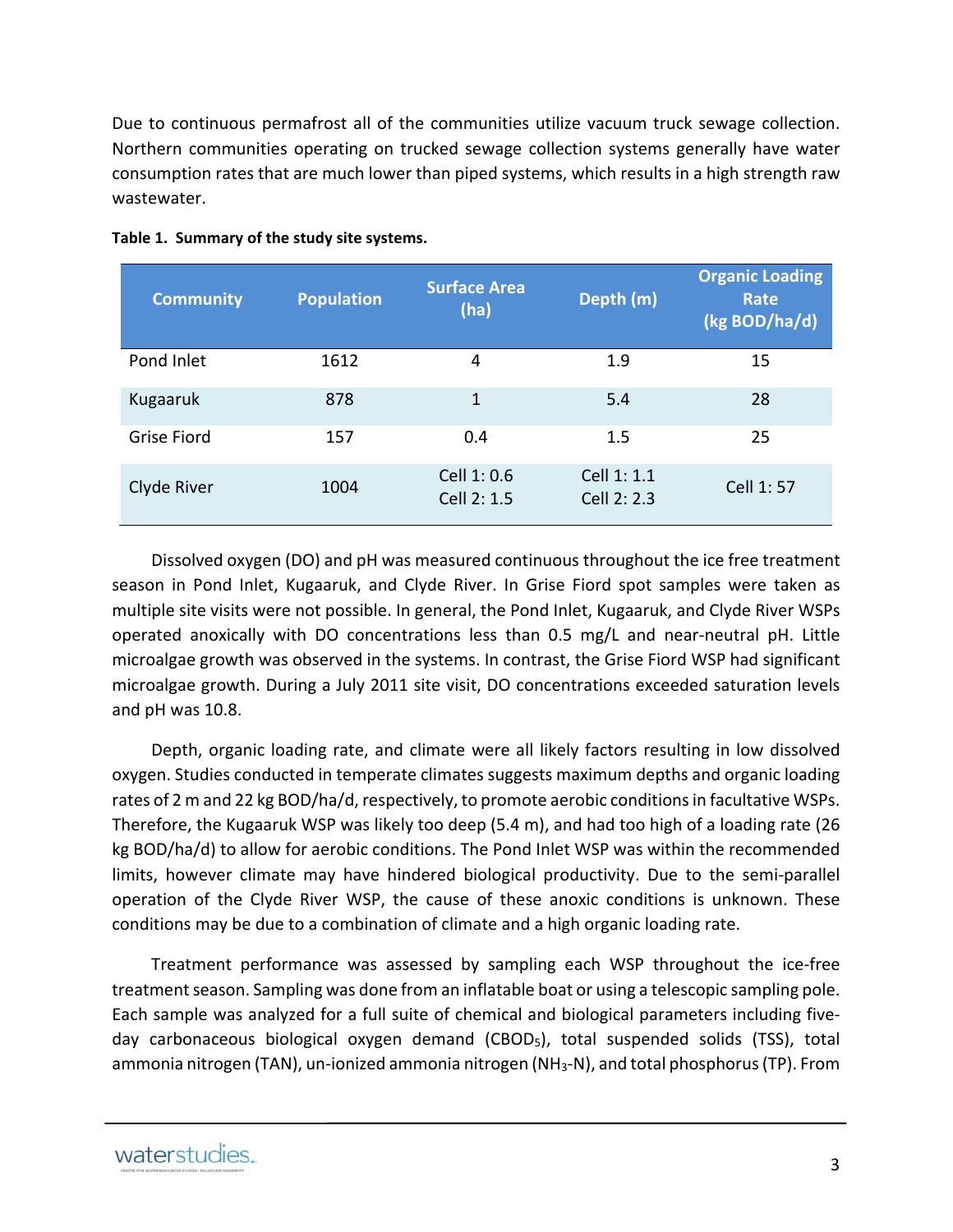these results, an understanding of expected effluent quality generated by WSP systems operating in Nunavut was developed (Table 2).

| <b>Parameter</b> | Shallow $(2.5 \, \text{m})$ | Deep (> 2.5 m) |
|------------------|-----------------------------|----------------|
| $CBOD5$ (mg/L)   | 80-120                      | 120-160        |
| $TSS$ (mg/L)     | 50-100                      | $25 - 50$      |
| TAN (% Removal)  | $10 - 25$                   | 0              |
| $NH3-N$ (mg/L)   | < 1.25                      | < 1.25         |

|  |  |  |  |  |  |  |  | Table 2. Expected effluent quality from WSP systems operating in Nunavut. |  |  |
|--|--|--|--|--|--|--|--|---------------------------------------------------------------------------|--|--|
|--|--|--|--|--|--|--|--|---------------------------------------------------------------------------|--|--|

The Kugaaruk WSP (deep, ~5.4 m) generated effluent with low levels of TSS (< 30 mg/L), but CBOD5 concentrations were higher, as compared to effluent produced by the shallower systems in Pond Inlet, Grise Fiord, and Clyde River. Concentrations of CBOD $_5$  in the Kugaaruk WSP did not change during the summer treatment season, which indicated that minimal biological treatment was occurring. In contrast, CBOD<sub>5</sub> decreased in the Pond Inlet WSP and cell 2 of the Clyde River system, which provided evidence of biological treatment during the ice-free season in shallower systems. However, CBOD<sub>5</sub> levels in the shallow systems were still well above 25 mg/L. TSS levels were also generally higher in the shallower WSPs due to the algae growth. During the microalgae bloom in the Grise Fiord WSP, TSS concentrations exceeded 400 mg/L.

The Pond Inlet, Kugaaruk, and Clyde River WSPs had minimal nitrogen removal. However, due to a neutral pH, unionized ammonia concentrations remained below the WSER national performance standards (NPS) (1.25 mg N/L). In contrast, the Grise Fiord WSP had a much higher pH (10.8) due to carbon dioxide utilization by microalgae. This caused significant nitrogen removal due to ammonia volatilization. However, due to the high pH, most of the remaining nitrogen was present as un‐ionized ammonia.

Some key observations included:

- 1. The deeper WSP in Kugaaruk provided consistent primary treatment, with effective solids removal, but very little biological treatment occurs during the ice-free season due to the depth and elevated organic loading rates.
- 2. Shallow WSP systems (<2.5 m) were able to provide some level of biological treatment during the ice free season, removing up to 80% of CBOD<sub>5</sub>. However, concentrations of CBOD5 were still generally greater than 100 mg/L at the end of the treatment system. These systems generally had very low concentrations of dissolved oxygen, which limited their treatment potential. This indicates that facultative WSP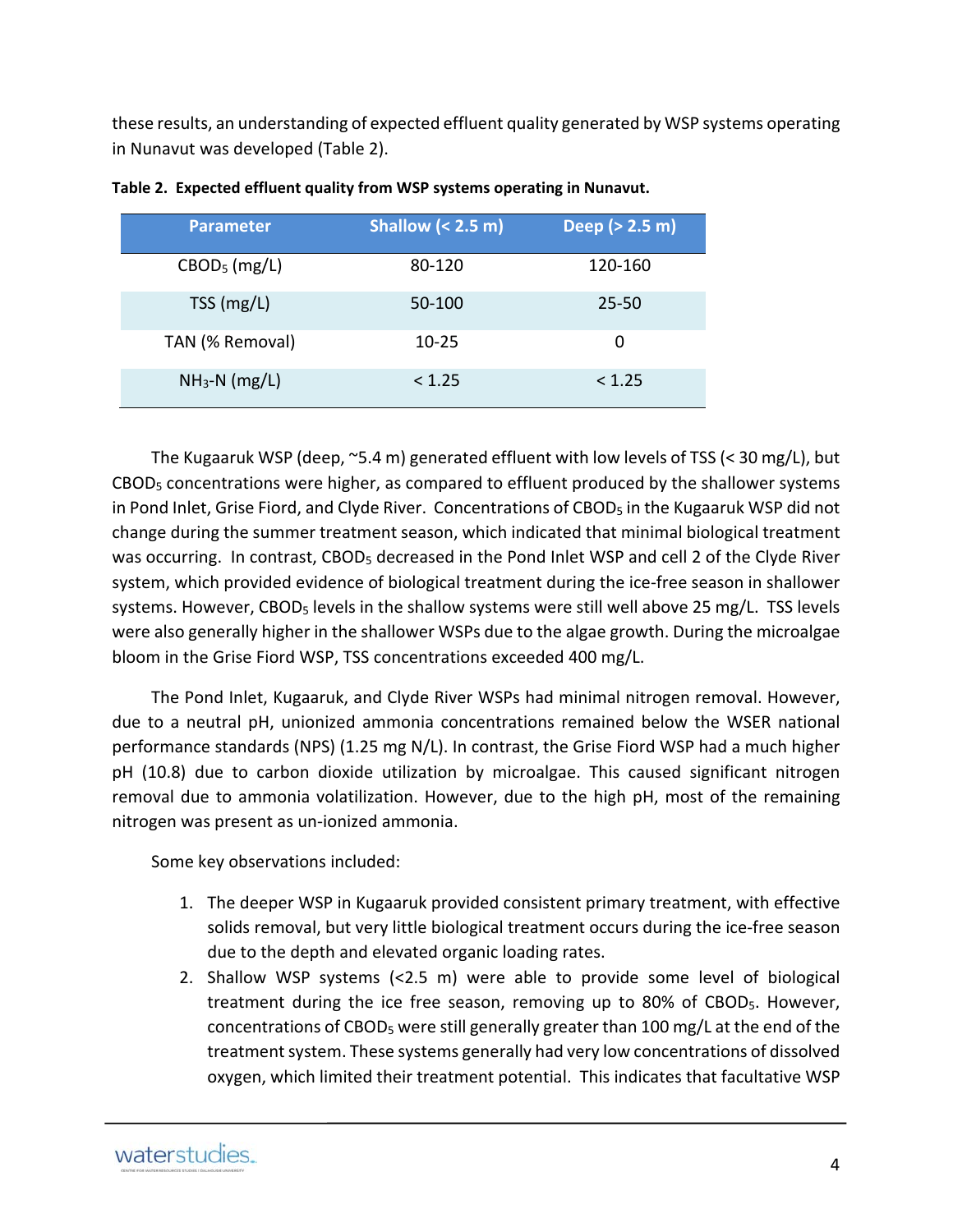design criteria currently applied in the North may need to be refined (i.e., WSP depths and organic loading rates may need to be decreased).

#### **2.2 Bench Scale Studies**

In this component of the research program experimental mesocosm WSPs were operated at different temperatures, irradiance, initial organic concentrations, and loading conditions to ascertain the impact of environmental and operational conditions. This study was designed to provide a controlled environment where the process dynamics and treatment performance of WSP systems could be examined in a systematic manner. Mesocosms with the environmental and operational characteristics of arctic WSPs were constructed and operated for 30‐40 days. The creation of the mesocosms provided an environment where the relative impact of environmental conditions (irradiance and temperature) and operational parameters (initial organic concentration and organic loading) of WSPs in the Arctic could be quantified. A description of these experiments, and findings, can be found in Ragush et al. (2017a) and Ragush (2016), however a synopsis is provided here.

PVC columns, 15 cm in diameter and 1.25 m in length with 4 sampling valves, were capped at one end and erected and irradiated by an LED light bank (Figure 2). The sampling valves were located at the bottom, and every % of the length upwards. The columns were wrapped in black plastic starting at 10 cm from the top of the column until the bottom to eliminate diffuse irradiance from entering the column. Synthetic wastewater with water quality characteristics comparable to Pond Inlet's WSP was used to fill the column, and to simulate the addition of wastewater on a daily basis. The columns were seeded with cultures of phytoplankton and bacteria species isolated from the Pond Inlet WSP. The experiment was performed as a  $4<sup>2</sup>$ factorial design (4 factors each with 2 levels), and all conditions were tested in duplicate. The factors were temperature, irradiance, organic loading rate, and initial CBOD<sub>5</sub> concentration, and the tested levels can be found in Table 3**.**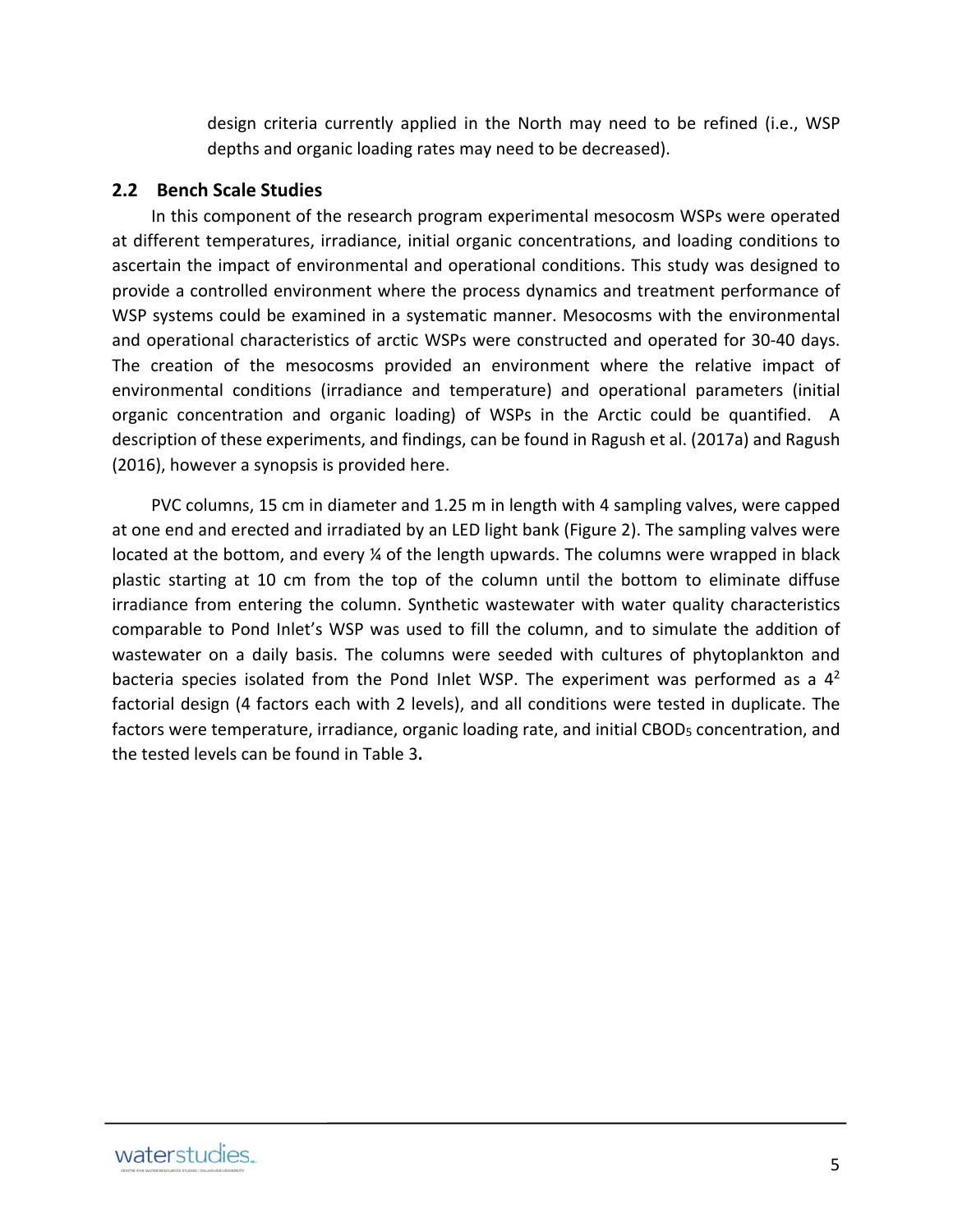

**Figure 2. The mesocosm experimental apparatus.**

**Table 3. Factorial design – experimental factors and levels.**

| <b>Factors</b>              | <b>Levels</b>                  |                                 |
|-----------------------------|--------------------------------|---------------------------------|
| Temperature                 | 5 °C                           | $15 \degree C$                  |
| Irradiance                  | 225 PAR (ue/m <sup>2</sup> /s) | 1050 PAR (ue/m <sup>2</sup> /s) |
| <b>Organic Loading Rate</b> | 3.8 kg $CBOD5/ha/d$            | 15 kg CBOD <sub>5</sub> /ha/d   |
| Initial CBOD <sub>5</sub>   | $80 \text{ mg/L}$              | 240 $mg/L$                      |

Key findings from experiments included the following list.

- 1. Temperature, irradiance, initial carbon concentration, and organic loading rate were all significant factors impacting oxygen state and removal of CBOD<sub>5</sub>.
- 2. CBOD5 removal was positively correlated with temperature and irradiance and negatively correlated with organic loading rates and initial carbon concentration.
- 3. WSPs are highly sensitive to operational and environmental changes at the low temperatures characteristic of arctic WSPs.
- 4. Oxygen state was strongly influenced by the development of a large phytoplankton population, and as a result the presence of a large phytoplankton population greatly improved CBOD<sub>5</sub> removal.

Results of the bench scale study confirmed that elevated temperatures and incident irradiation were beneficial for increasing the CBOD<sub>5</sub> removal, and highlighted that cells that are shallow and have larger surface area are expected to perform better for CBOD<sub>5</sub> removal. The improved CBOD<sub>5</sub> removal is most attributable to the increased oxygen production by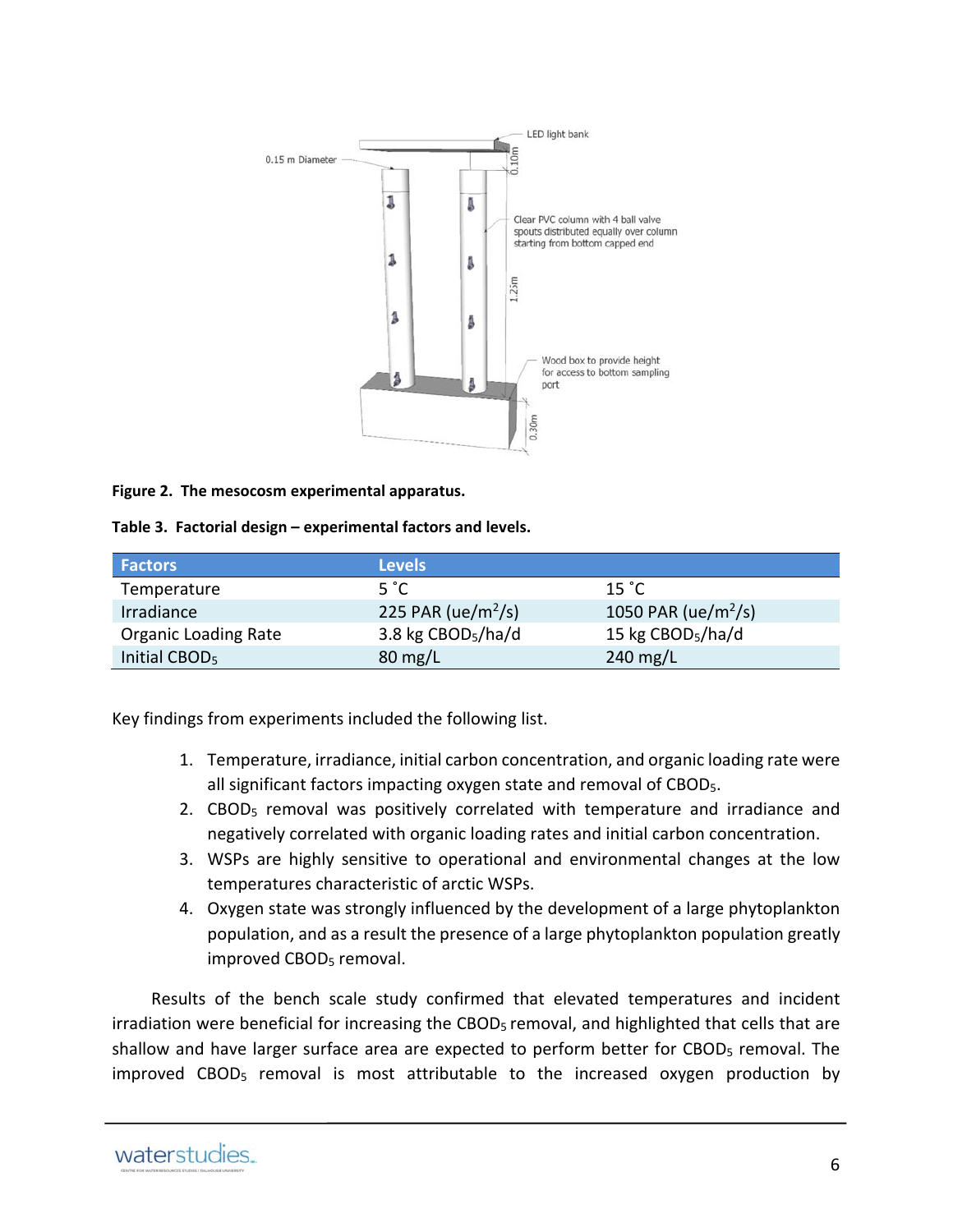phytoplankton under higher temperature and irradiance conditions. Further information on these experiments can be found in Ragush et al. (2016a).

#### **2.3 Process Model Development**

A process‐based computer model of arctic WSPs was developed to simulated dissolved oxygen and  $CBOD<sub>5</sub>$  concentrations observed in the mesocosm studies. The model is a detailed mathematical representation of critical processes controlling algae growth and biological degradation of organic material in Arctic WSPs. The calibrated model was then used as a tool for assessing appropriate organic loading criteria for arctic WSPs. In the process model, a system of equations were developed based on literature, experience, and system analysis. This model progresses in time by small incremental time steps and at every time step state variables such as phytoplankton concentrations, and contaminants are recalculated. The results of this work was used to assess our understanding of processes influencing dynamics of dissolved oxygen and CBOD5 concentration in arctic WSPs and was also used to assess appropriate organic loading in the arctic environment.

In the model, the dynamics of: phytoplankton and bacteria communities; oxygen and carbon dioxide and the carbon pool (as measured by CBOD5), are simulated in the photic zone. The photic zone defines the depth to where less than 1% of irradiance can be measured, and is the depth to which phytoplankton can be expected to actively partake in photosynthesis. Below the photic zone, in environments with large organic loads, anoxic conditions can be expected to exist. As demonstrated in Figure 3, the aforementioned dynamics are coupled. In this system inputs include influent wastewater and irradiance. In addition, temperature is a key controlling factor as it influenced the rates of biological growth and atmospheric gas exchange. A more detailed explanation of the model development and results can be found in Ragush et al. (2017b) and Ragush (2016).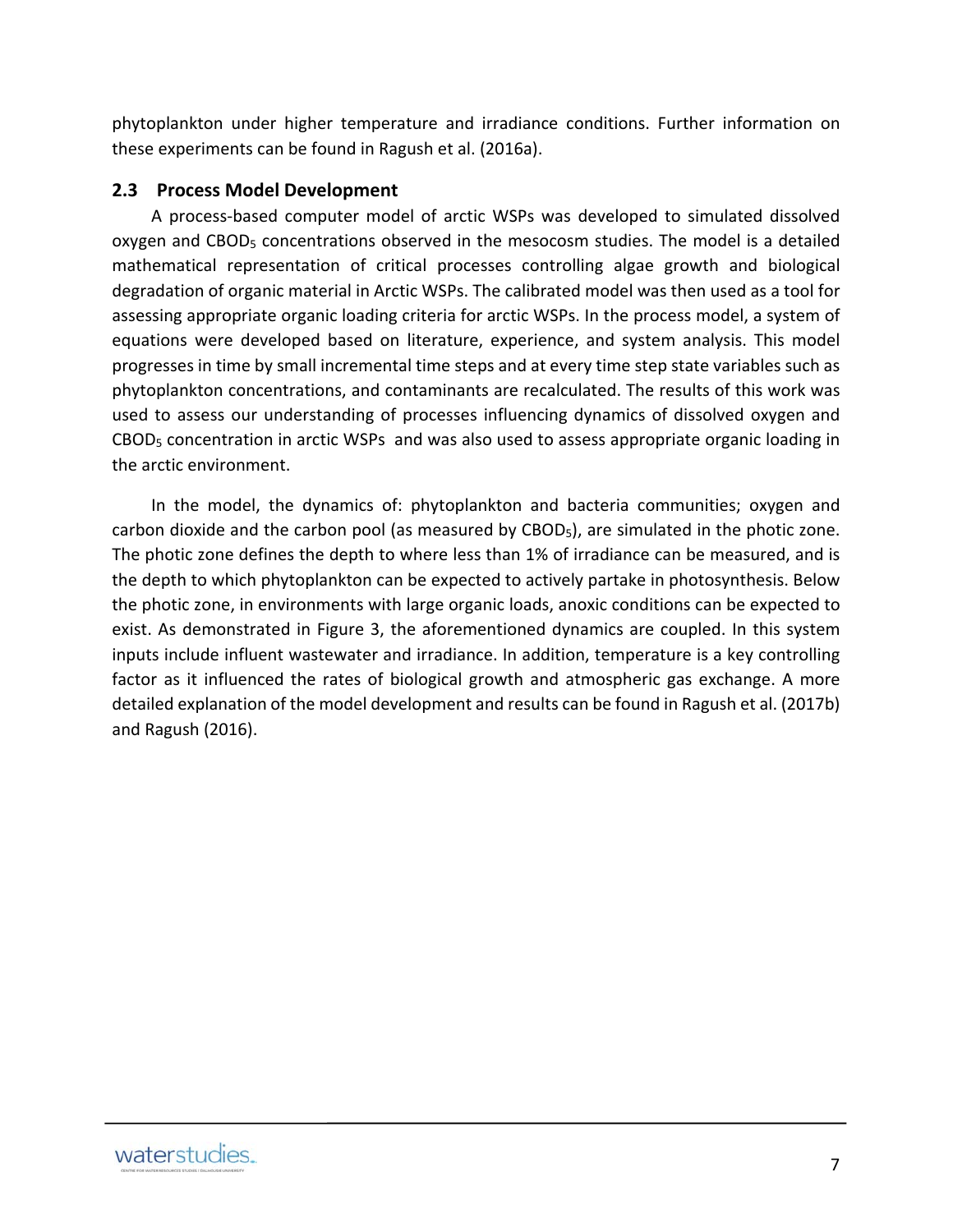

**Figure 3. Flow diagram of the modeled processes.**

Results from the modeling work included the key findings listed as follows.

- 1. The CBOD<sub>5</sub> treatment is dependent on the presence of oxygen, and in calm surface conditions is directly dependent on sufficient photosynthesis by phytoplankton.
- 2. Temperature is the strongest influencer of CBOD<sub>5</sub> treatment, followed by dissolved oxygen concentrations.
- 3. Models of highly eutrophic systems must be modeled differently than traditional ecosystems because of high light attenuation conditions.

A scenario where organic carbon loading and initial carbon concentration were reduced to 160 mg/L and 10 kg/ha/d respectively was simulated to further assess treatment capacity of an arctic WSP under lower loading conditions. In this simulation the low temperature (5 °C) and low light condition (225 ue/m<sup>2</sup>/s) were assumed, as this was considered the worst case scenario. The simulation results suggest that at these reduced loading conditions, an arctic WSP can be expected to achieve a CBOD<sub>5</sub> concentration of 25 mg/L at the end of the treatment season. Figure 4 illustrates that CBOD<sub>5</sub> treatment rates increase as the simulation progresses, and this increase is attributed to the increased oxygen availability as a result of increasing phytoplankton population.

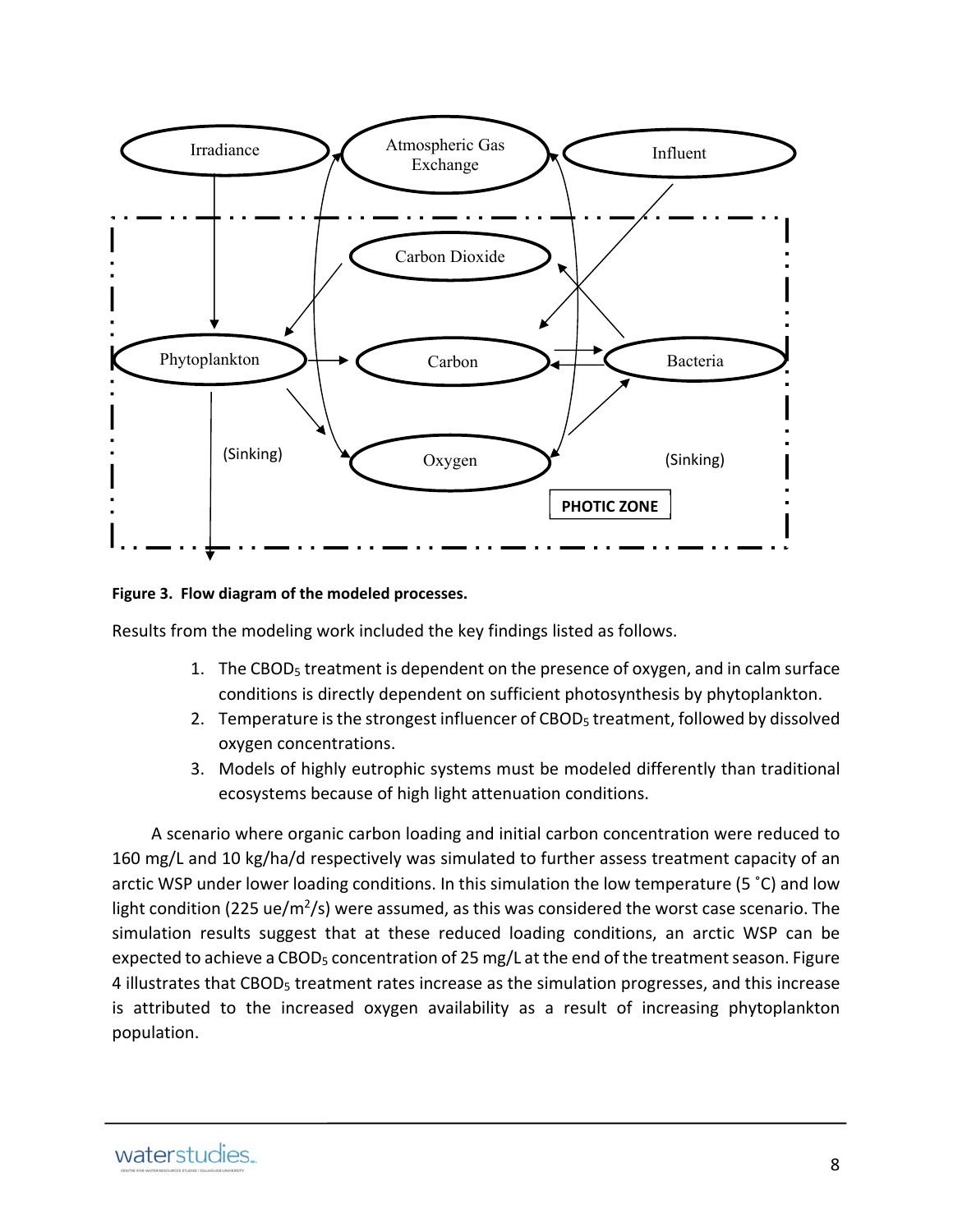

**Figure 4. CBOD5 concentrations and dissolved oxygen levels in a simulated WSP loaded with a CBOD5 concentration of 160 mg/L and at an organic loading rate of 10 kg/ha/d.**

#### **Geotextile Filtration of WSP Effluent**

It is well known that fixed film biological treatment systems are more efficient for wastewater treatment, due to the enhanced contact between microorganisms and wastewater constituents. One simple approach for incorporating this type of treatment mechanism into a northern WSP design would be place a geotextile filter within, or on the surface of, a permeable berm of the WSP. After the spring thaw, effluent in the WSP would exfiltrate through the geotextile and berm at a controlled rate. The effluent would be treated by physical and biological processes as it flowed through the geotextile, and there would be no need for mechanical pumping systems to decant the WSP. A series of test cells were constructed to mimic a granular berm lined with a geotextile. Two nonwoven, continuous filament geotextile, acquired from Terrafix® Geosynthetics Inc., were used (the 400R and 600R products). The 400R product has an apparent opening size of 0.21 mm and the 600R has an apparent opening size of 0.15 mm. The test cells were housed in a climate controlled cold room to simulate temperature conditions experienced in the arctic. Primary treated municipal wastewater was applied to the columns at controlled rates and effluent water quality and the hydraulic conductivity of the geotextile were measured at regular intervals.

Results from this experiment indicated that it is possible to form a biomat on the geotextile during the three month period at temperatures typically seen in arctic communities ( $2 - 10$  °C). However, as expected, the biomat grew faster in warmer temperatures. The formation of a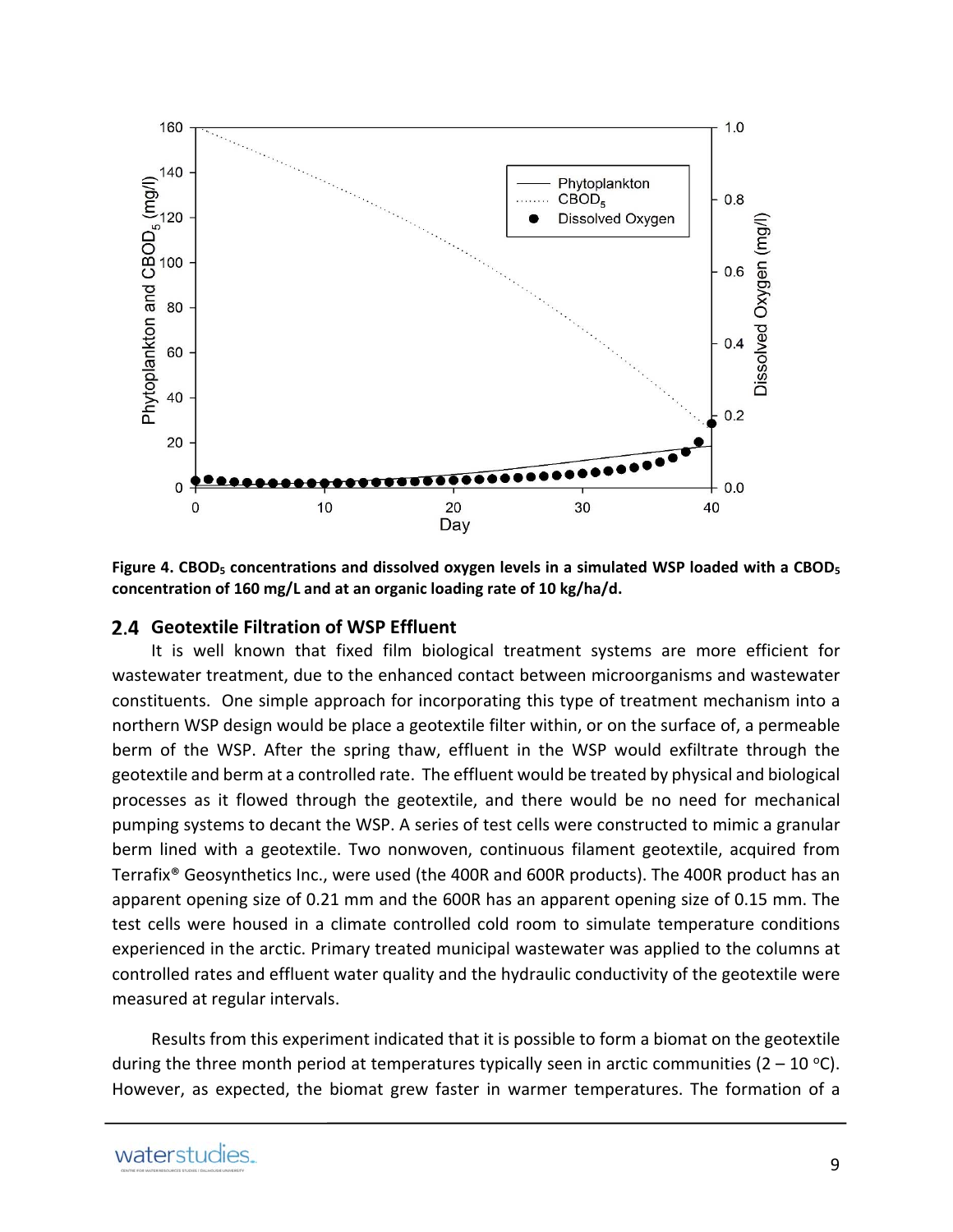biomat provides the benefits of fixed‐film biological treatment on the surface of the geotextile and filtration of the exfiltrating wastewater. Significant differences in water quality improvements for TSS and BOD5 were observed with the use of the geotextiles compared to the control columns (no geotextiles). The geotextile, and associated biofilm, resulted in significant reductions in the concentrations of key regulatory wastewater parameters, such as BOD<sub>5</sub> and TSS. Passage of primary treated wastewater through the geotextile produced an effluent that generally met secondary wastewater treatment standards for TSS (< 25 mg/L). This study shows promising results for improving WSP design by incorporating alternative passive treatment technologies such as installation of geotextiles on WSP berms. Further information on these experiments can be found in Bridson‐Patemen et al. (2016).

#### **2.5 Conclusions**

Results from both the field and bench scale studies indicate that current WSP systems are not likely to operate as facultative systems on a consistent basis. This has a significant impact on treatment performance as phytoplankton growth is required to produce oxygen for aerobic biological processes. At current organic carbon loading conditions WSP systems operating in arctic climates generally produce effluent with CBOD<sub>5</sub> concentrations greater than 100 mg/L. Experimental work, in combination with results from model simulations, indicate that reducing organic carbon loading conditions (both areal loading rates and initial concentrations) would have a positive impact on treatment performance, and that WSP systems could achieve CBOD<sub>5</sub> effluent concentrations approaching 25 mg/L under reduced loading conditions.

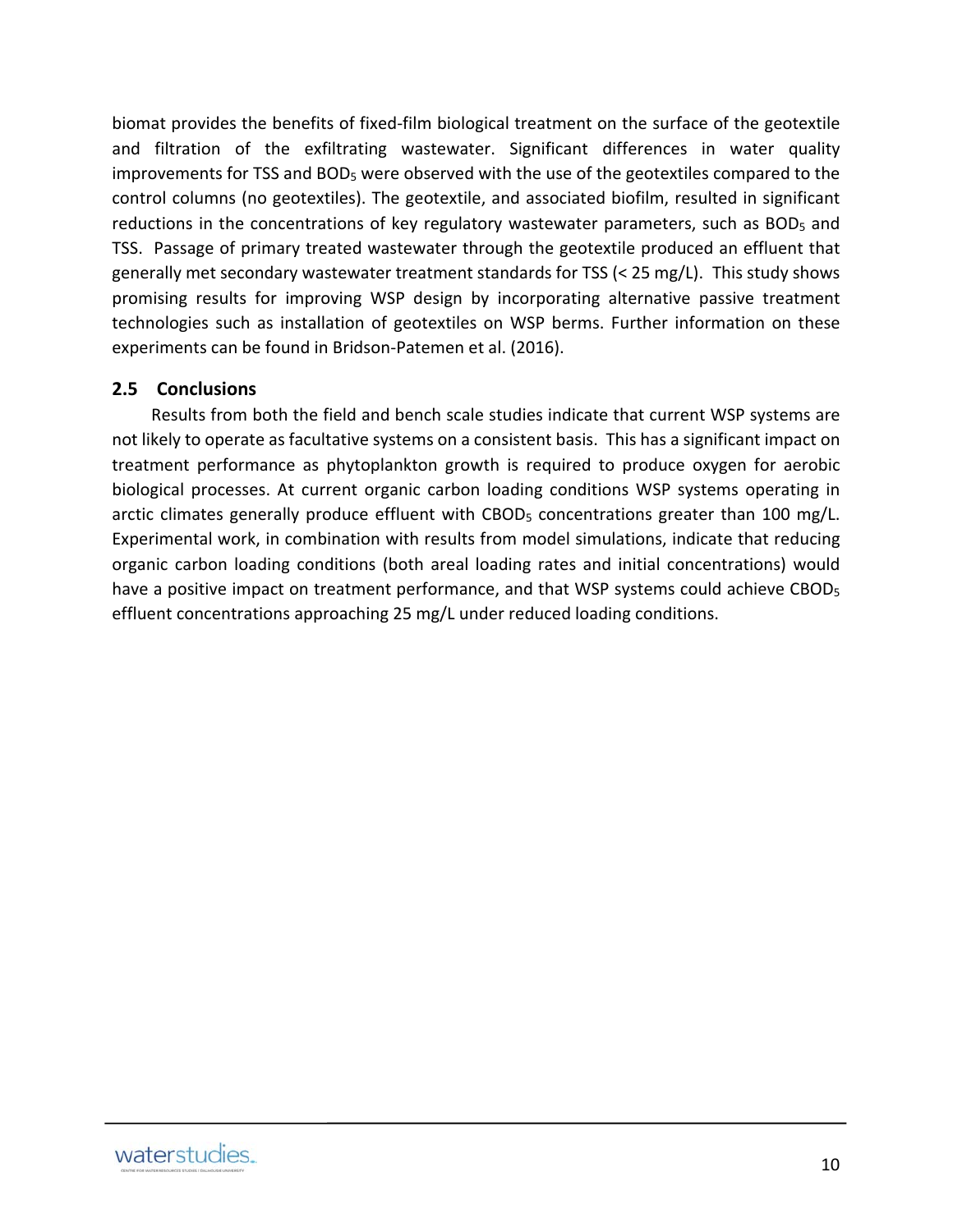#### **3.0 WSP Process Design Recommendations**

#### **3.1 Existing Design Guidelines**

Heinke et al. (1991) proposed a suite of design guidelines for wastewater lagoons operating in cold climates, which continue to form the basis for the design of new WSPs in Nunavut. The guidelines cover all aspects of WSP design including siting, estimating flow rates, berm construction, inlet/outlet structures, etc. They also provide process design guidelines for short detention WSPs, long detention WSPs, and storage WSPs. They specifically identify WSPs treating wastewater from a community on a truck-haul system as a "Special" WSP that will require storage of wastewater during the winter months (6‐9 months). For storage WSPs, which would be required for Nunavut communities using truck‐haul systems, they recommend a 365 storage period, with a summer treatment detention time of 60 days, and a liquid depth of 1.5 – 2.0 m. There is no specification of organic loading rates and expected treatment performance associated with these types of WSPs.

#### **3.2 Process Design Recommendations**

In this section, proposed process design guidelines for WSP systems operating in a Nunavut community using a truck haul collection systems are provided. The proposed configuration would involve two WSPs cells: (i) a primary treatment cell designed to store 10 months of wastewater generation during the winter months, and (ii) two secondary treatment cells designed to provide biological treatment of primary treated wastewater during the summer months (Figure 5). Wastewater would be deposited from the trucks into the primary cells on a year round basis. During the summer months, once the cells have thawed, effluent from the primary cell would be transferred to the secondary cells at a controlled rate for the duration of the summer treatment season. Effluent from the secondary cells would discharge passively into a polishing filter to remove algal biomass before eventual discharge to the receiving environment. The process design specifications for the two cells are provided in Table 4.



**Figure 5. Proposed WSP system configuration.**

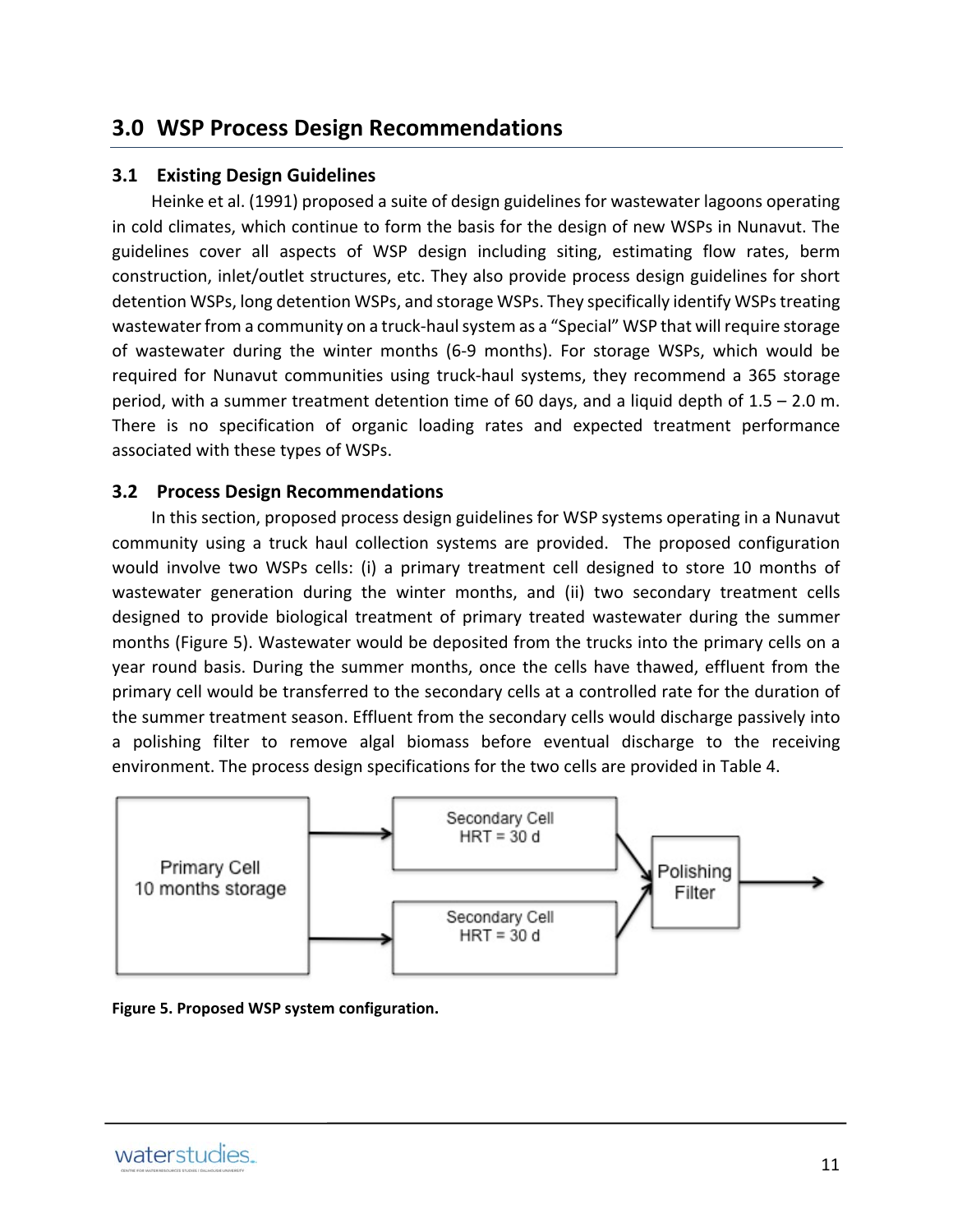| <b>Parameter</b>                                           | <b>Primary Cell</b>                                | <b>Secondary Cell</b> |
|------------------------------------------------------------|----------------------------------------------------|-----------------------|
| Storage Volume or Hydraulic<br><b>Retention Time (HRT)</b> | 10 month storage period (or<br>ice-covered period) | <b>30 d HRT</b>       |
| Depth                                                      | $4 - 6$ m                                          | $< 1.25$ m            |
| <b>Organic Loading Rate</b>                                | $\overline{\phantom{a}}$                           | $<$ 10 kg/ha/d        |

#### **Table 4. Process design specifications for the WSP cells**

The primary cell must accommodate the wastewater generated during the period of ice cover. The primary cell will provide primary treatment while the wastewater is retained, and should be at least 4 m to promote sedimentation and retention of solids. The expected effluent quality from the primary pond is provided in Table 5, based largely on resultsfrom the field study conducted in Kugaaruk.

During the summer treatment season effluent from the primary cell would be transferred to the two secondary cells, which would be operated in parallel. It is recommended that the transfer of effluent from the primary to the secondary cell be accomplished using pumps to ensure a controlled flow rate, and the fact that other passive liquid transfer systems have been prone to failure in the Arctic. The secondary cells should not be deeper than 1.25 m, and ideally will be 1 m or less. This will allow for more radiative heating, increasing water column temperatures and promoting more biological growth. The recommended HRT for the secondary cells is 30 d, based on experimental and mathematical modeling work presented in Sections 2.2 and 2.3. The organic loading rates for the secondary cells should be < 10 kg/ha/d to facilitate the development of phytoplankton populations and facultative conditions. The expected effluent quality from the secondary cells are presented in Table 5. Due to algae growth, TSS levels in the effluent may be elevated (>100 mg/L), requiring the use of a polishing filter after the secondary cell. The two secondary cells would operate as continuously flowing systems during the summer season, and should be designed with a length:width ratio of 3:1 or greater to promote hydraulic efficiency (i.e. decrease short-circuiting). Options for polishing the effluent from the secondary cells include rock filters or geotextile filters, as discussed in Section 2.4.

| <b>Treatment System Component</b> | $CBOD5$ (mg/L) | TSS (mg/L)  |
|-----------------------------------|----------------|-------------|
| Primary Cell                      | $<$ 175 mg/L   | $<$ 75 mg/L |
| Secondary Cell                    | $< 40$ mg/L    | $>100$ mg/L |
| Geotextile Filter                 | $<$ 30 mg/L    | $<$ 30 mg/L |

#### **Table 5. Expected treatment performance for Proposed WSP configuration.**

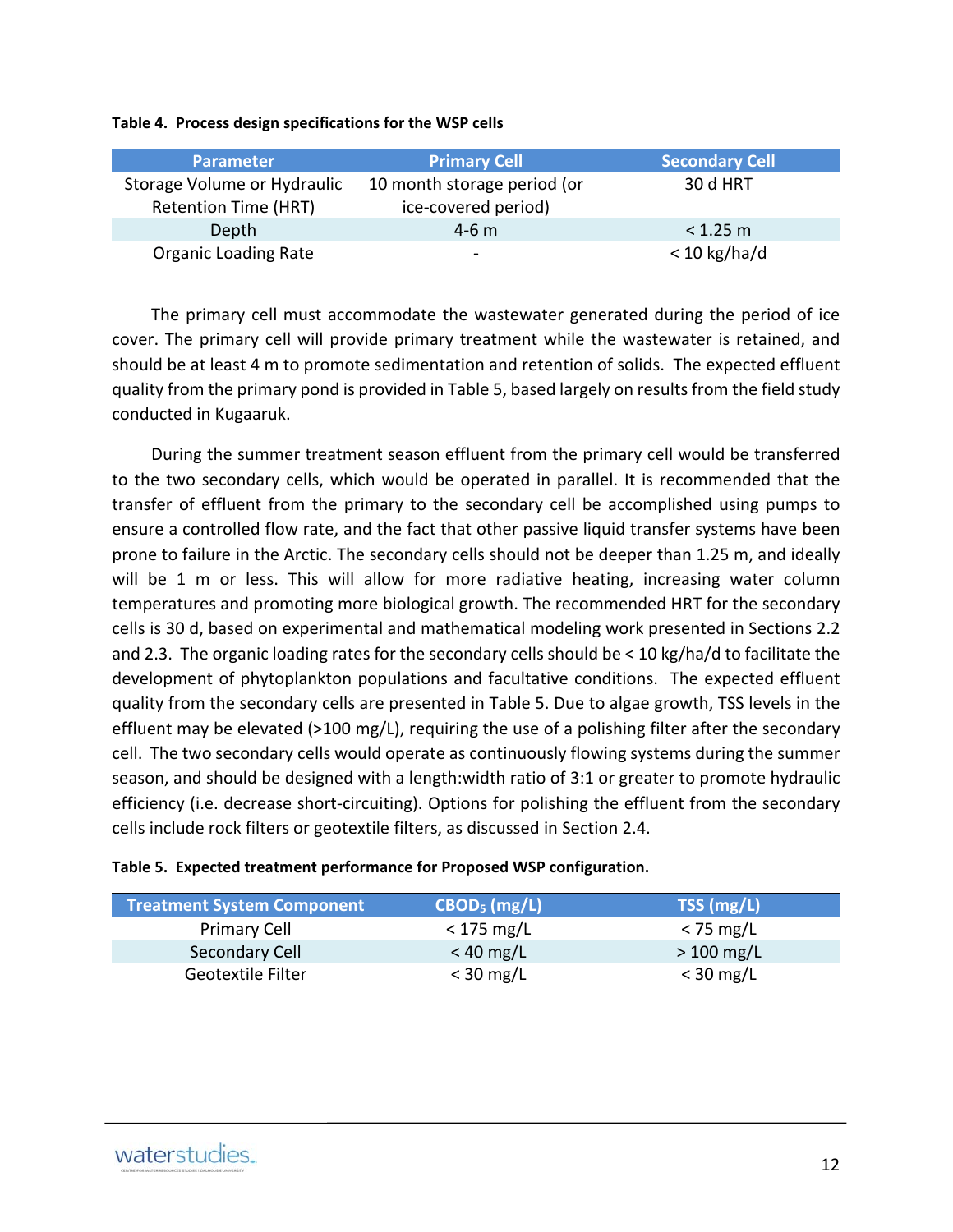#### **4.0 Conclusions**

This report provides proposed process design guidelines for WSP systems treating municipal wastewater from truck-haul systems in the Territory of Nunavut. The proposed design guidelines were developed based on field and laboratory scale research conducted by CWRS over a six year period. Experimental and modeling work indicates that biological treatment processes in WSPs operating in arctic climates can be enhanced if organic loading conditions (initial carbon concentrations and areal organic loading rates) are lowered, and cell depths are less than 1.25 m. A proposed WSP configuration, involving a deep (> 4 m) primary storage cell, and two, parallel secondary treatment cells (< 1.25 m depth, 30 day HRT) was presented. In conjunction with the use of a geotextile filter for removal of algal solids from secondary cell effluent, the proposed system is expected to achieve secondary wastewater treatment standards.